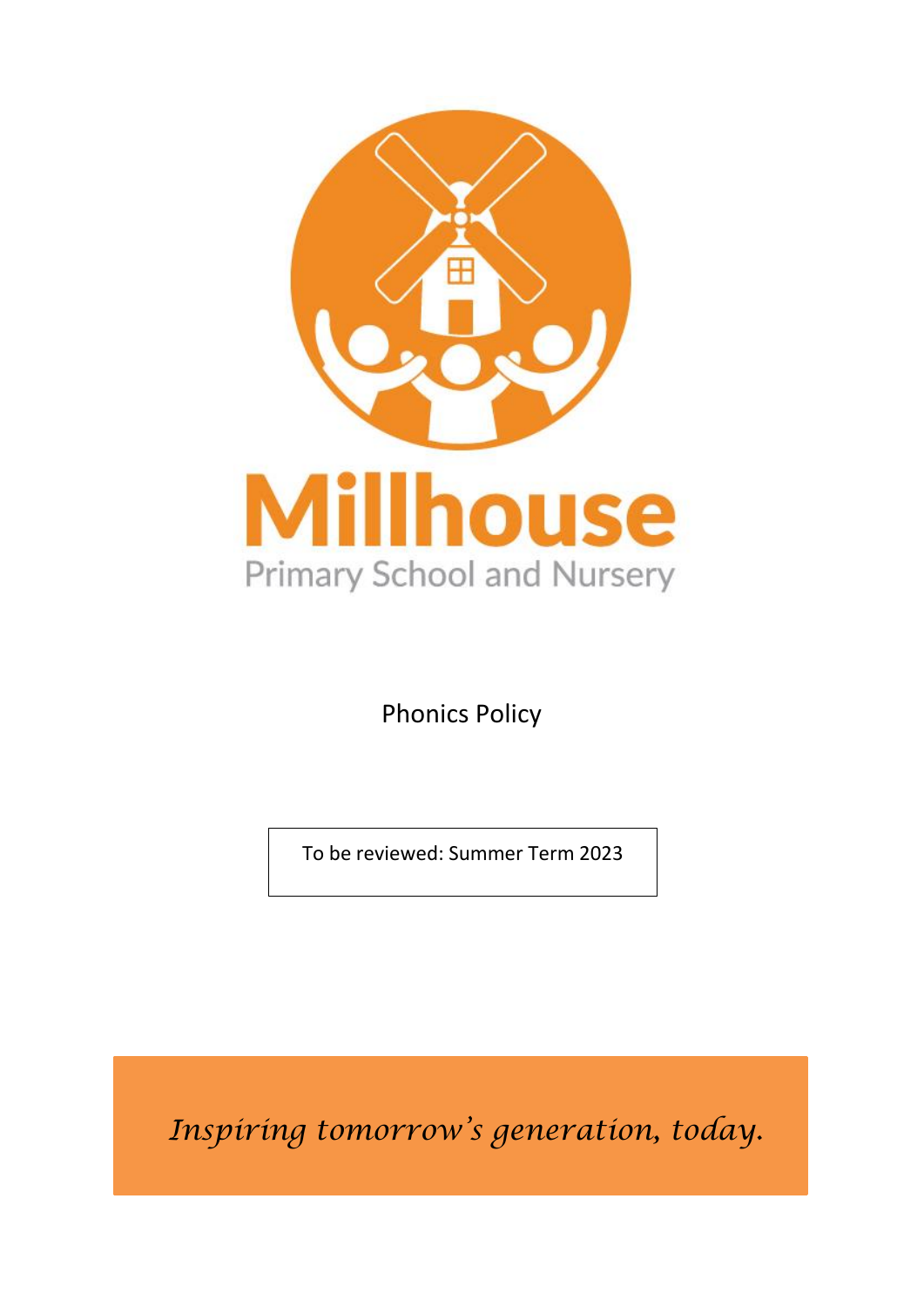## **Millhouse Primary School and Nursery**

# **Phonics Policy**

## **Aims**



The aim of this policy is to ensure that a consistent 'whole school' approach is applied to the teaching of phonics. The principle objectives of the teaching and learning of phonics are to enable all children to access reading and spelling at an age appropriate level and to aim to help all children in our school learn to read by the age of six.

In order for this to happen we need to ensure:

- Consistency in the approach to teaching phonics throughout EYFS and KS1, and KS2 where appropriate
- Rigorous planning, assessment and tracking
- Quality first teaching that is lively, interactive and investigative
- Opportunities for children to apply their phonic skills in all curriculum areas
- That all children are able to read age appropriate material
- That all children can spell at an age appropriate level

Good quality phonic teaching secures the skills of word recognition and decoding which allow children to read fluently. This will result in children being able to read for pleasure and develop comprehension skills. These skills need to be taught using a systematic synthetic phonics programme.

## **Methodology and Organisation**

EYFS and Year 1 follow Bug Club Phonics, one of the DfE's approved SSP teaching programmes. The structure and order of sounds correspond with the milestone objectives from the National Curriculum and Early Learning Goals. Bug Club Phonics decodable readers and eBooks link directly with the units being taught in Phonics, to ensure a systematic synthetic phonetic approach to the teaching of reading. From Year 2, interventions are planned for those children who have not yet passed the Year 1 Phonics Screening Test. Interventions will either continue to follow Bug Club Phonics or adopt other approaches such as Phonological Awareness, Toe by Toe or precision monitoring, taking individual needs into account. Support will also be provided for older pupils who may be experiencing difficulty in reading/writing because they have missed or misunderstood a crucial phase of systematic phonics teaching

## **Expectations**

| <b>Year Group</b> | <b>Autumn</b>       | <b>Spring</b>    | Summer           |
|-------------------|---------------------|------------------|------------------|
| Nursery           | Phase 1             | Phase 1          | Phase 1          |
| Reception         | Begin Phase 2 and 3 | Continue Phase 3 | Begin Phase 4    |
| Year 1            | Phase 5             | Phase 5          | Phase 5          |
| Year 2            | Phase 6/Spelling    | Phase 6/Spelling | Phase 6/Spelling |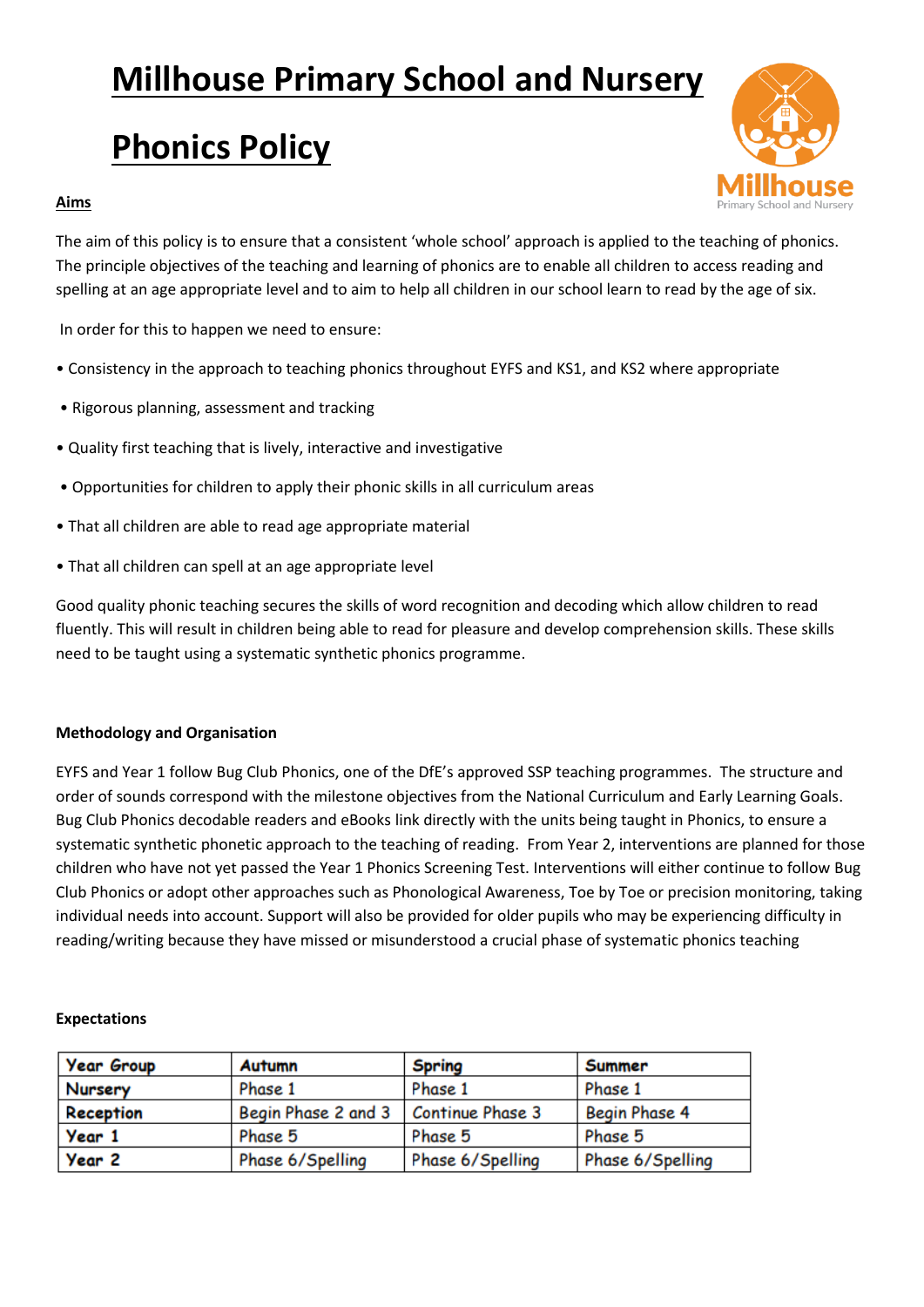#### **During the Foundation Stage the children will:**

• Work on Phase 1 of Bug Club Phonics begins in Nursery to develop their listening skills and help them to discriminate phonemes and blend and segment words orally.

• Complete Phases 2, 3 and 4 of Bug Club Phonics by the end of the Reception Year.

• Learn letter names and use them when discussing phonemes e.g. 'the letter b sometimes makes a /b/ sound'

• Hear, use and begin to understand the terms: letter, phoneme, grapheme, digraph, split digraph, trigraph, blend and segment.

• Have an hour session of phonics a day, comprising of teaching input, practise and apply work and independent follow up activities

• Develop and practise their phonic skills throughout the day during adult supported writing, focused and/or 1:1 reading and child-initiated activities.

## **During Year One the children will:**

• Complete Phase 5 of Bug Club Phonics by the end of Year One.

• Complete the additional phonic and spelling objectives from the National Curriculum.

• Hear, use and understand the terms: letter, phoneme, grapheme, digraph, split digraph, trigraph, blend and segment.

• Have 1 x 30 to 45-minute session of Bug Club phonics a day: with a mix of reading and spelling in each session. Some additional phonics games may be carried out at other times during the day.

• Develop and practise their phonic skills throughout the day during writing, focussed reading and in cross curricular activities.

## **Differentiation**

Bug Club Phonics is purposefully designed to keep all pupils together as much as possible. The Clackmannanshire research (which underpins the programme) showed that keeping the children together during the daily Phoneme Sessions fostered a sense of social inclusion and boosted the performance of the children who were progressing more slowly. Teachers make daily, on-going assessments of children to ensure that planning targets individual and class needs, and addresses any gaps in learning.

If there is a need, pupils will be given extra support to help them improve reading skills and make progress. Small intervention groups are planned for pupil premium children, children with SEN and those identified as not having made expected progress.

## **Displays and Learning Resources**

Phonics displays are added to as each new grapheme or tricky word is introduced. Graphemes are displayed from the phase children are working on and in the order that they are taught. Non-decodable words are displayed separately, in Bug Club Phonics order. Children have access to phased grapheme charts/sound mats to support their learning. Alphabet charts with lower- and upper-case letters are displayed in EYFS and KS1.